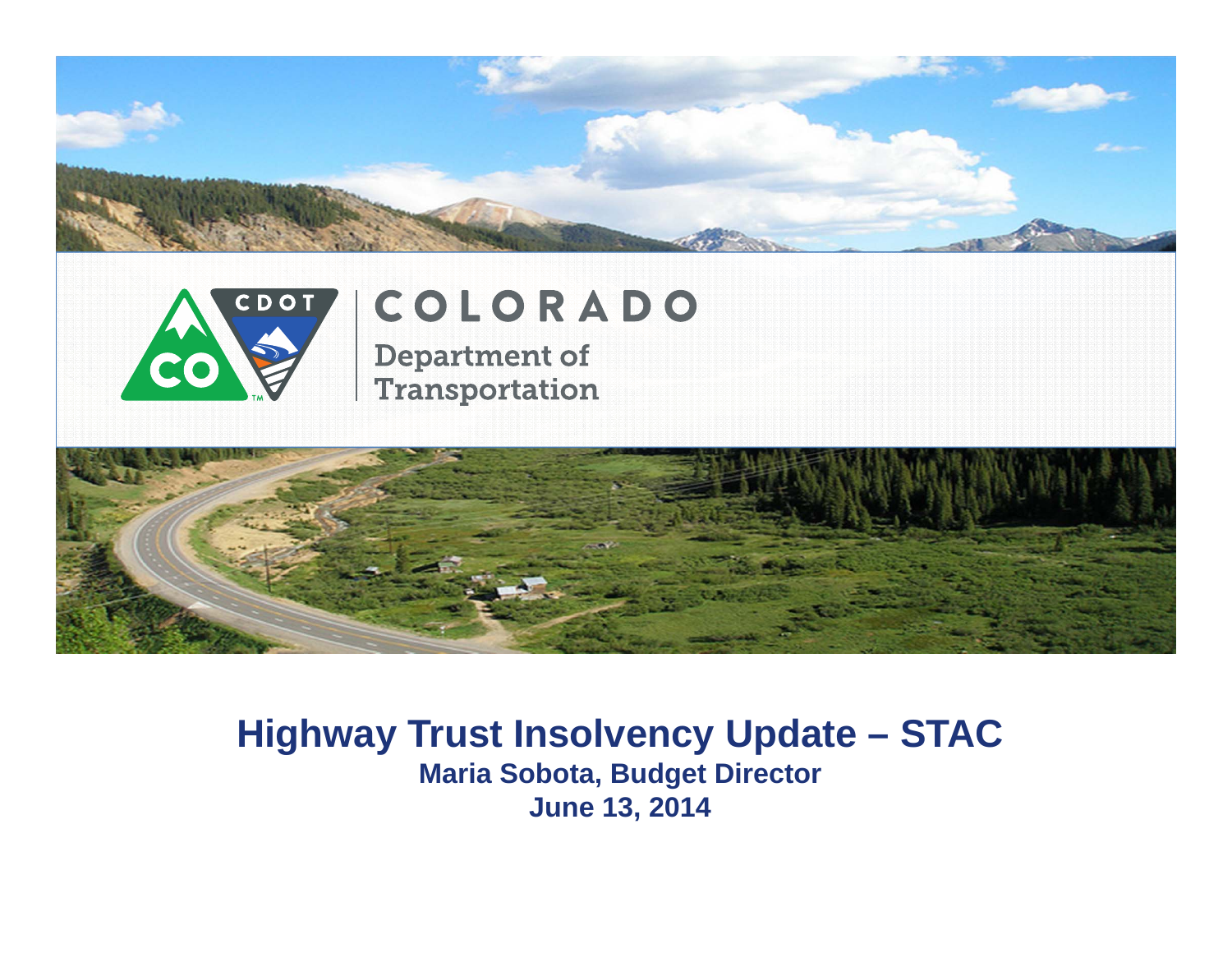

## **FHWA Insolvency Update**

- **Highway Account Details**
- **Highway Trust Fund Ticker**
- **What This Could Mean For CDOT**
- **Insolvency Summary**

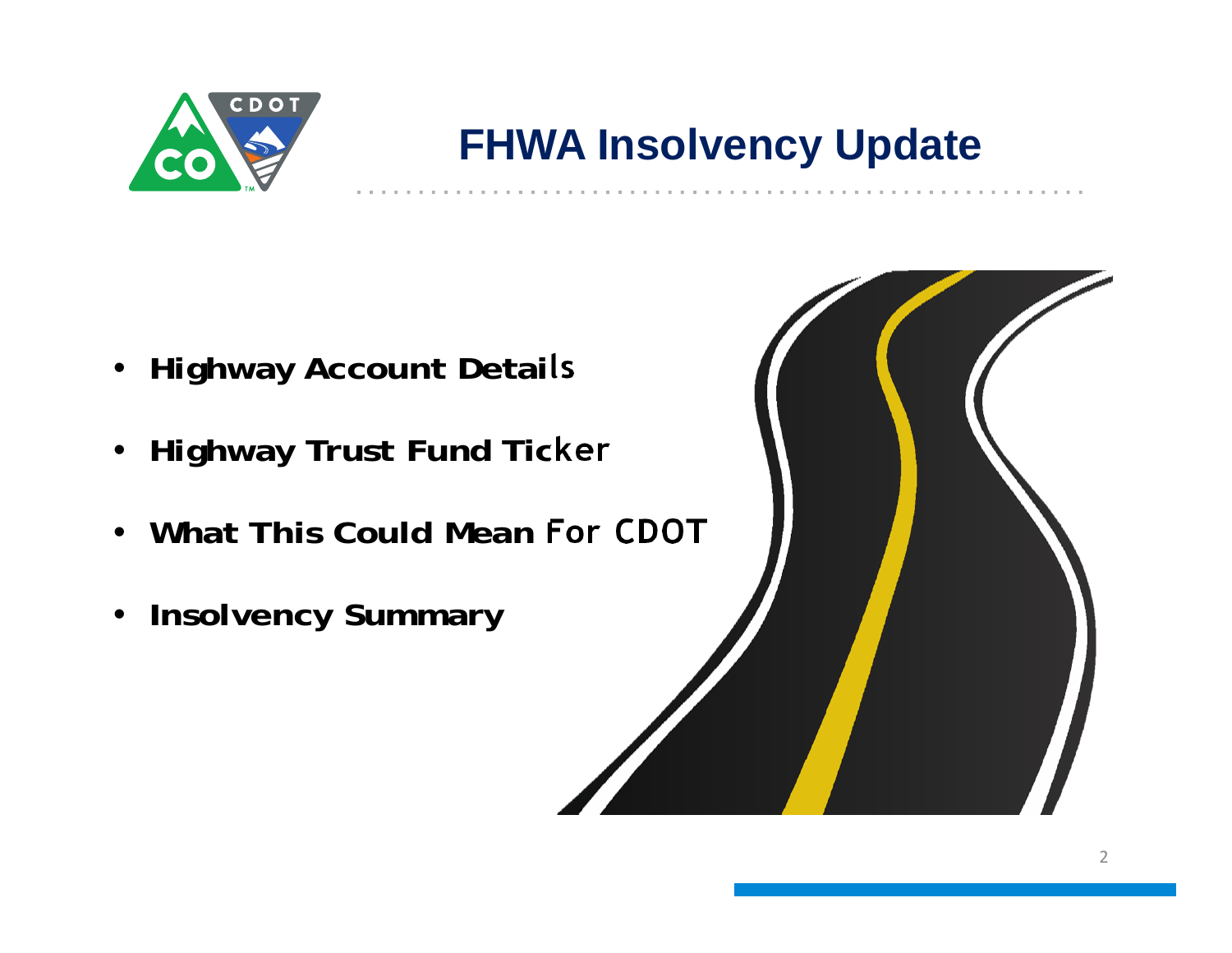

# **Highway Account Details**

- • Based on current spending and revenue trends, the U.S. Department of Transportation estimates that the Highway Trust Fund (Highway Account) will encounter a shortfall of approximately \$15 billion before the end of federal fiscal year (FFY) 2014.
- • The Highway Account began FFY 2014 with approximately \$1.6 billion in cash.
- • A \$9.7 billion transfer from the General Fund to the Highway Account was processed shortly after the start of the fiscal year (\$10.4 billion authorized in MAP-21, reduced by sequestration).
- $\bullet$  The cash balance has dropped by nearly \$3.2 billion since the General Fund transfer occurred. As of April 25, 2014, the Highway Account cash balance was \$8.7 billion.

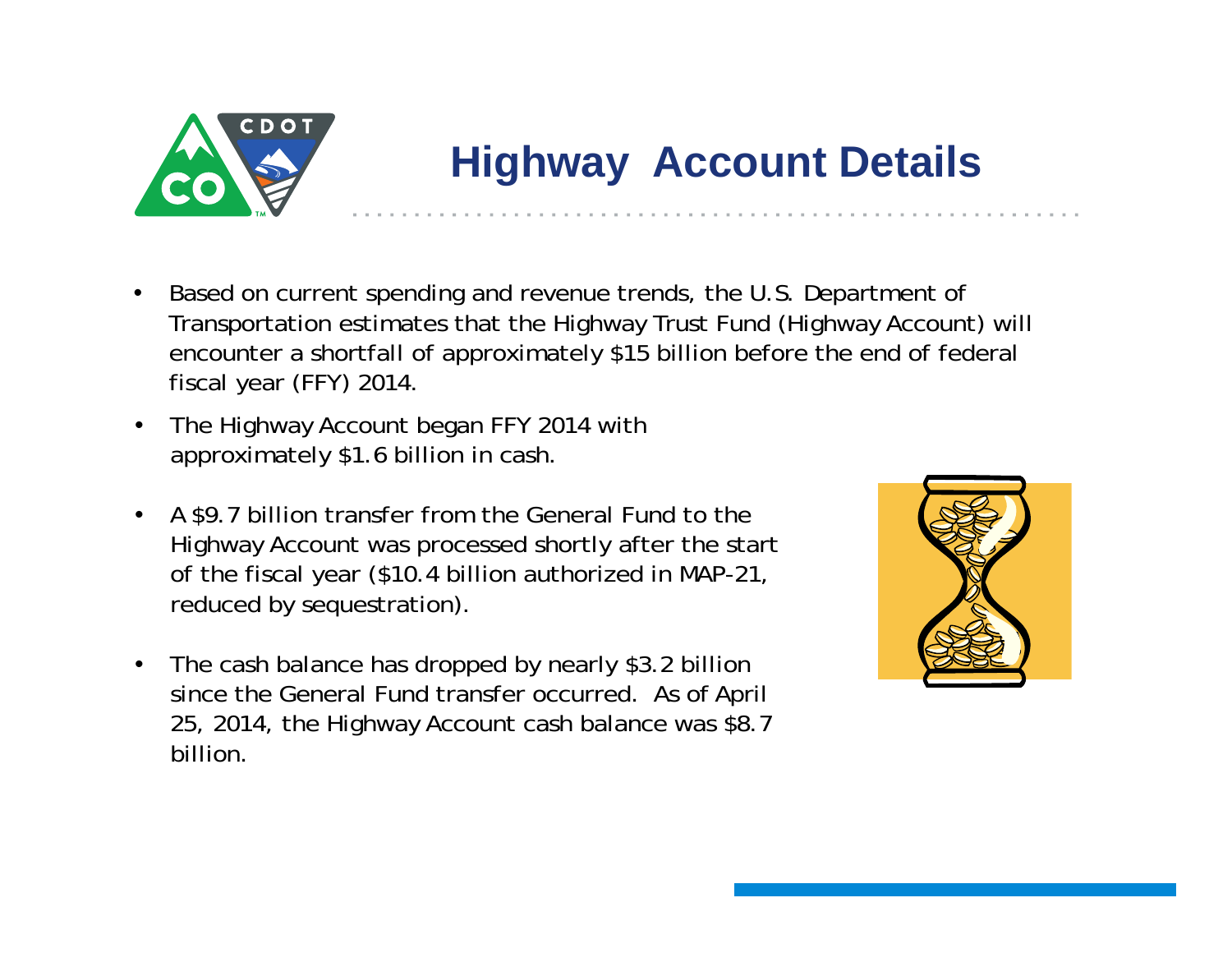#### **Highway Trust Fund Ticker (Highway Account)**



http://www.dot.gov/highway-trust-fund-ticker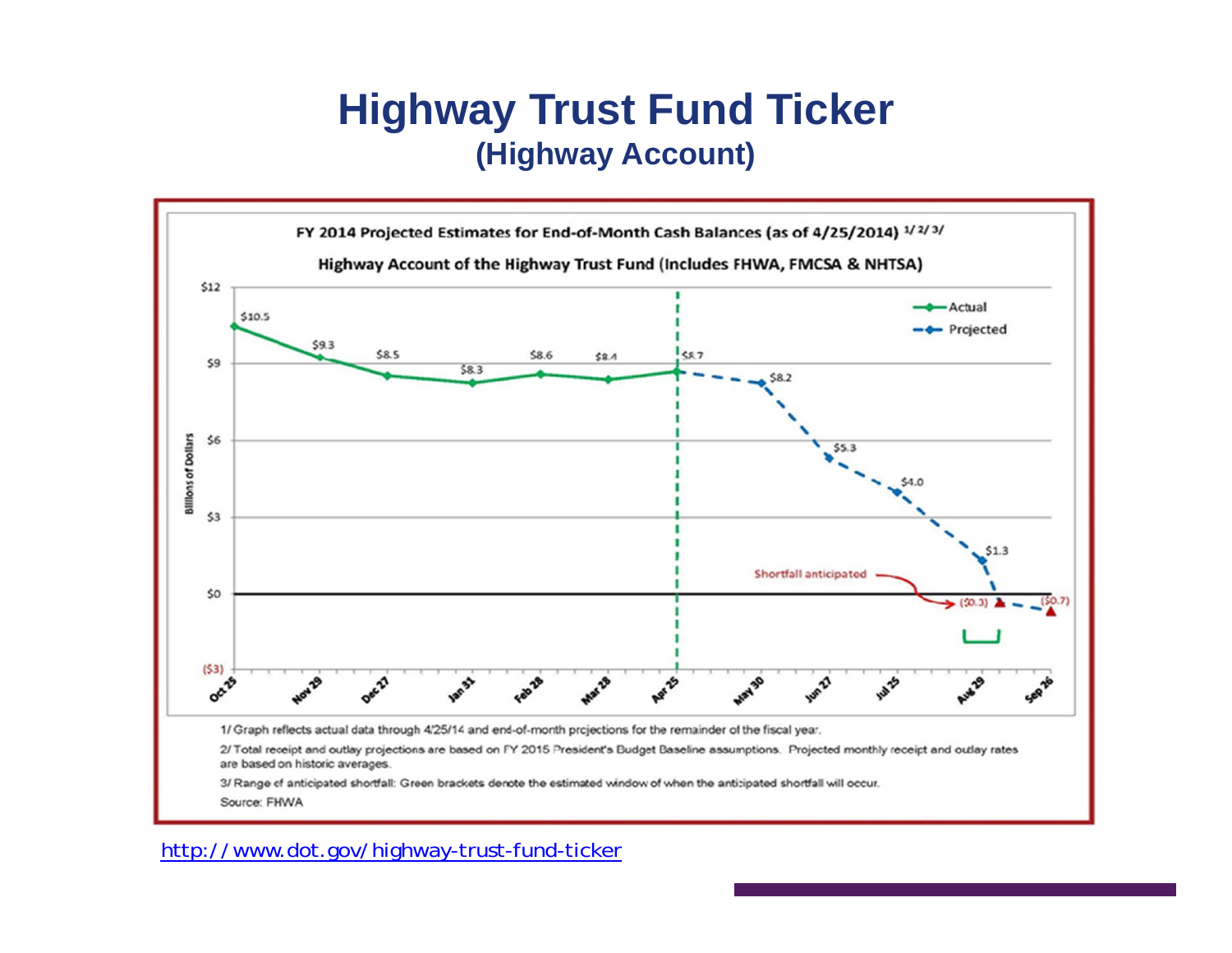

Should Congress not take action to correct the shortfall, the Transportation Commission (TC) and the Department may be faced with making difficult choices that affect the following areas:

- Annual Budget: The FY 2014-15 budget is based on the assumption of several hundreds million dollars in federal reimbursement money. If the HTF goes insolvent, the TC may consider the budget invalid and consider amending the existing fiscal year budget.
- Federal Reimbursement: CDOT could encounter non-payment, partial payments or a delay in payment. Daily receipts currently range from \$40 to \$50 million.
- • Program and Project Delivery: CDOT could be facing delays to further construction as early at October 1st. Advance Construction (AC) will be used to continue awarding projects and reduce delays to program delivery. Without federal obligation, cash balance may be drawn down much quicker than expected.